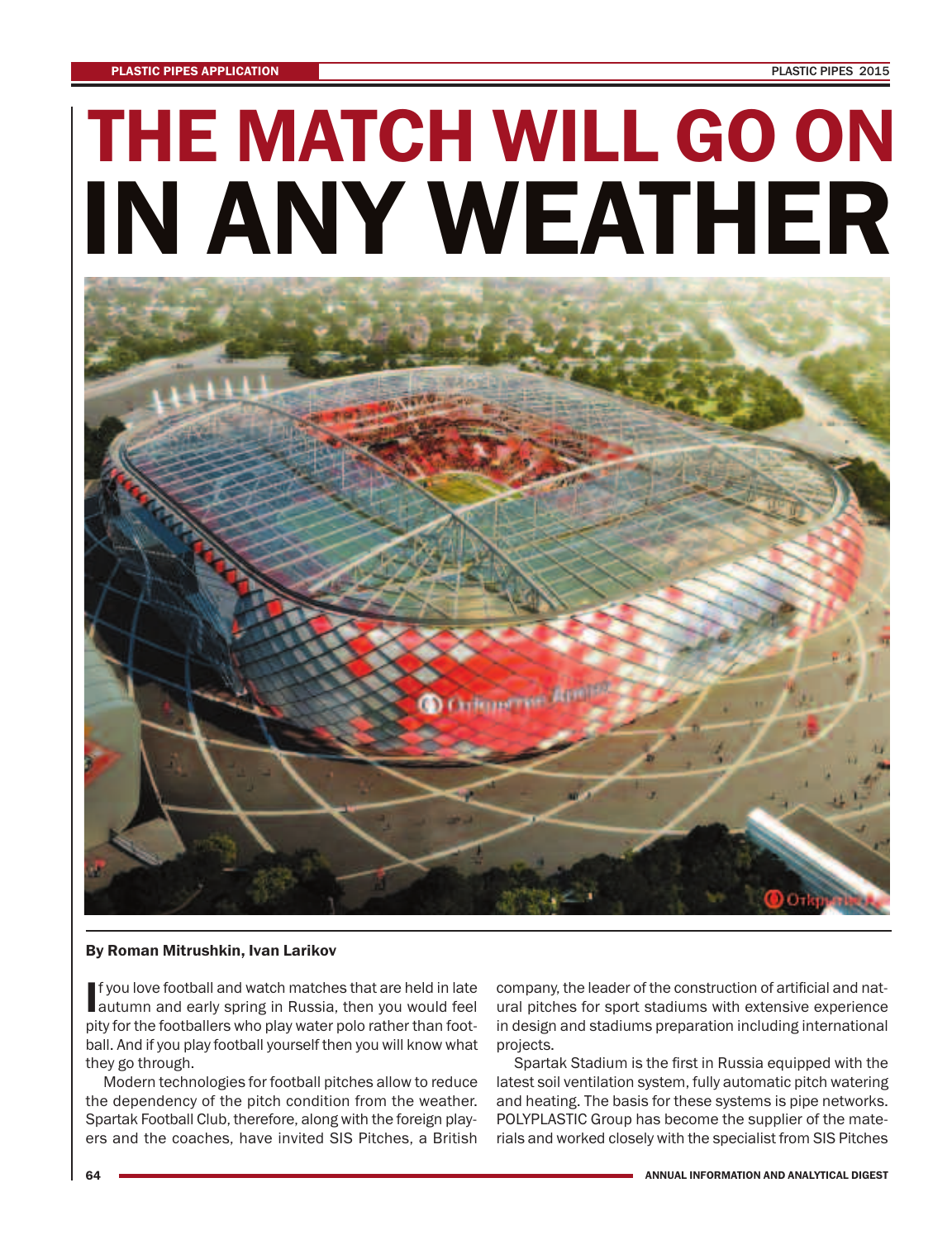in implementing this difficult innovative project. Thanks to the wide range of products, the ability to manufacture practically any leak-tight pipe structure and experience of the specialists, all set targets were implemented in due time.

CORSYS and PERFOCOR pipes manufactured by Klimovsk Pipe Plant have made a major part of the drainage system. Despite the fact that it was a drainage system, there were special requirement towards the integrity of the joints. This unusual requirement to the system of perforated pipes is due to strict compliance of design and actual carrying capacity of the system providing soil ventilation of the pitch. Ventilation units create depression in the drainage system and increase the water absorption during heavy rains. After the rain, the same units pumps air into the pipes working as a big fan drying and ventilating the root systems of the pitch.

The connection of CORSYS and PERFOCOR meet the highest requirement and pass the test of the quality control department for leak tests with deformation of the coupling to 10% and angle displacement to 5% at air and water pressure. That is why the SIS Pitch designers were confident using POLYPLASTIC Group products and had